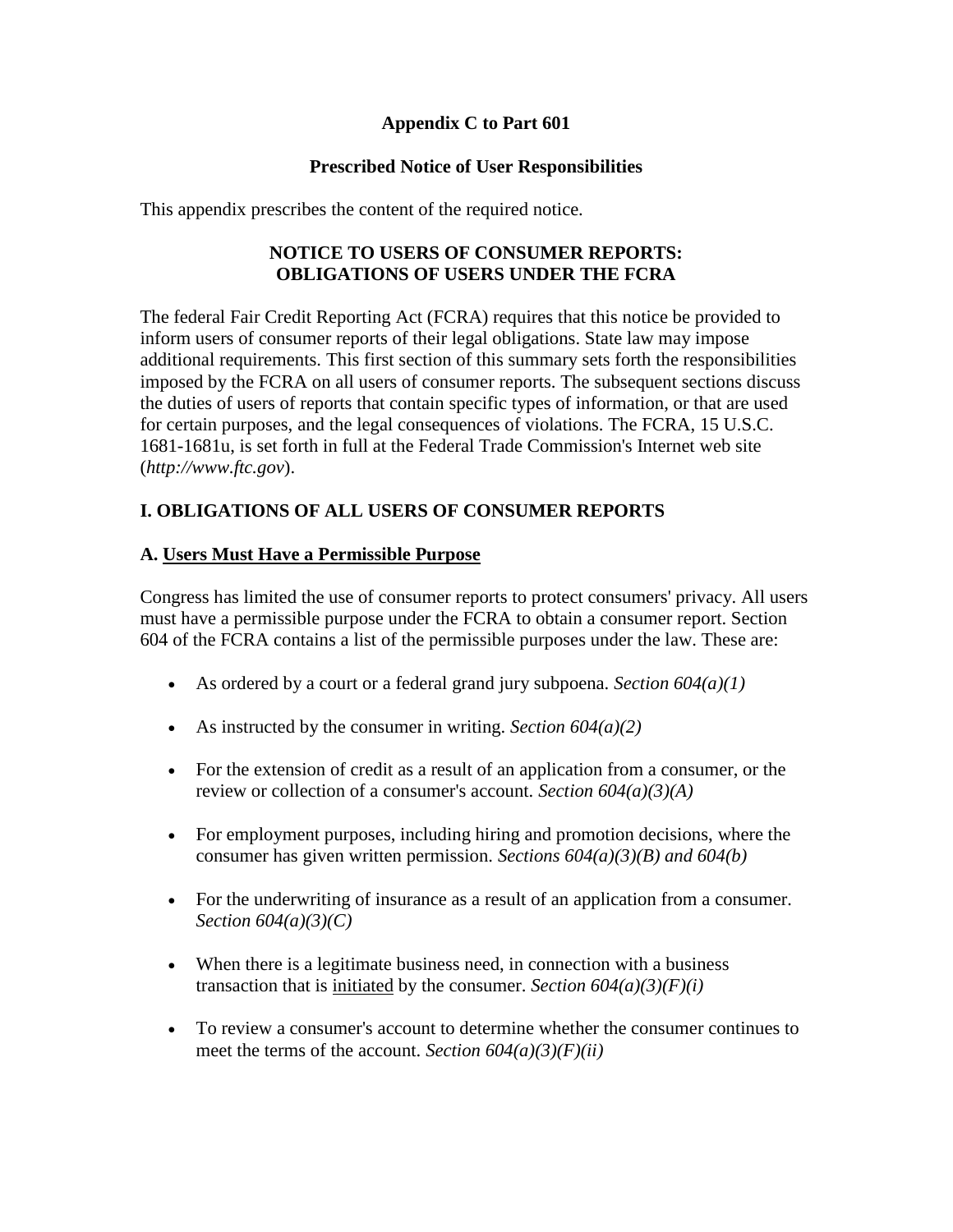- To determine a consumer's eligibility for a license or other benefit granted by a governmental instrumentality required by law to consider an applicant's financial responsibility or status. *Section 604(a)(3)(D)*
- For use by a potential investor or servicer, or current insurer, in a valuation or assessment of the credit or prepayment risks associated with an existing credit obligation. *Section 604(a)(3)(E)*
- For use by state and local officials in connection with the determination of child support payments, or modifications and enforcement thereof. *Sections 604(a)(4) and 604(a)(5)*

In addition, creditors and insurers may obtain certain consumer report information for the purpose of making unsolicited offers of credit or insurance. The particular obligations of users of this "prescreened" information are described in Section V below.

# **B. Users Must Provide Certifications**

Section 604(f) of the FCRA prohibits any person from obtaining a consumer report from a consumer reporting agency (CRA) unless the person has certified to the CRA (by a general or specific certification, as appropriate) the permissible purpose(s) for which the report is being obtained and certifies that the report will not be used for any other purpose.

# **C. Users Must Notify Consumers When Adverse Actions Are Taken**

The term "adverse action" is defined very broadly by Section 603 of the FCRA. "Adverse actions" include all business, credit, and employment actions affecting consumers that can be considered to have a negative impact -- such as unfavorably changing credit or contract terms or conditions, denying or canceling credit or insurance, offering credit on less favorable terms than requested, or denying employment or promotion.

# **1. Adverse Actions Based on Information Obtained From a CRA**

If a user takes any type of adverse action that is based at least in part on information contained in a consumer report, the user is required by Section 615(a) of the FCRA to notify the consumer. The notification may be done in writing, orally, or by electronic means. It must include the following:

The name, address, and telephone number of the CRA (including a toll-free telephone number, if it is a nationwide CRA) that provided the report.

A statement that the CRA did not make the adverse decision and is not able to explain why the decision was made.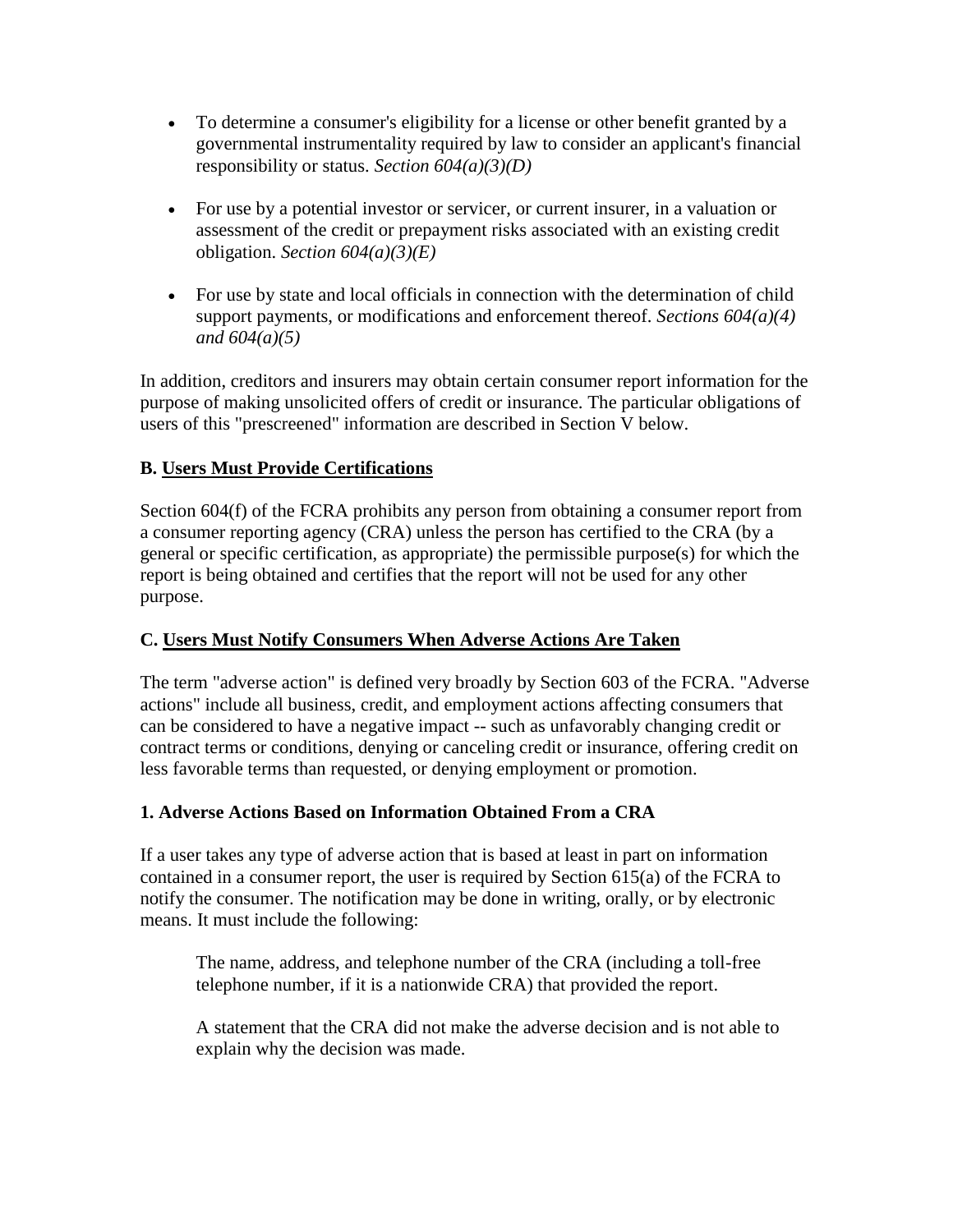A statement setting forth the consumer's right to obtain a free disclosure of the consumer's file from the CRA if the consumer requests the report within 60 days.

A statement setting forth the consumer's right to dispute directly with the CRA the accuracy or completeness of any information provided by the CRA.

#### **2. Adverse Actions Based on Information Obtained From Third Parties Who Are Not Consumer Reporting Agencies**

If a person denies (or increases the charge for) credit for personal, family, or household purposes based either wholly or partly upon information from a person other than a CRA, and the information is the type of consumer information covered by the FCRA, Section 615(b)(1) of the FCRA requires that the user clearly and accurately disclose to the consumer his or her right to obtain disclosure of the nature of the information that was relied upon by making a written request within 60 days of notification. The user must provide the disclosure within a reasonable period of time following the consumer's written request.

#### **3. Adverse Actions Based on Information Obtained From Affiliates**

If a person takes an adverse action involving insurance, employment, or a credit transaction initiated by the consumer, based on information of the type covered by the FCRA, and this information was obtained from an entity affiliated with the user of the information by common ownership or control, Section 615(b)(2) requires the user to notify the consumer of the adverse action. The notification must inform the consumer that he or she may obtain a disclosure of the nature of the information relied upon by making a written request within 60 days of receiving the adverse action notice. If the consumer makes such a request, the user must disclose the nature of the information not later than 30 days after receiving the request. (Information that is obtained directly from an affiliated entity relating solely to its transactions or experiences with the consumer, and information from a consumer report obtained from an affiliate are not covered by Section  $615(b)(2)$ .)

## **II. OBLIGATIONS OF USERS WHEN CONSUMER REPORTS ARE OBTAINED FOR EMPLOYMENT PURPOSES**

If information from a CRA is used for employment purposes, the user has specific duties, which are set forth in Section 604(b) of the FCRA. The user must:

Make a clear and conspicuous written disclosure to the consumer before the report is obtained, in a document that consists solely of the disclosure, that a consumer report may be obtained.

Obtain prior written authorization from the consumer.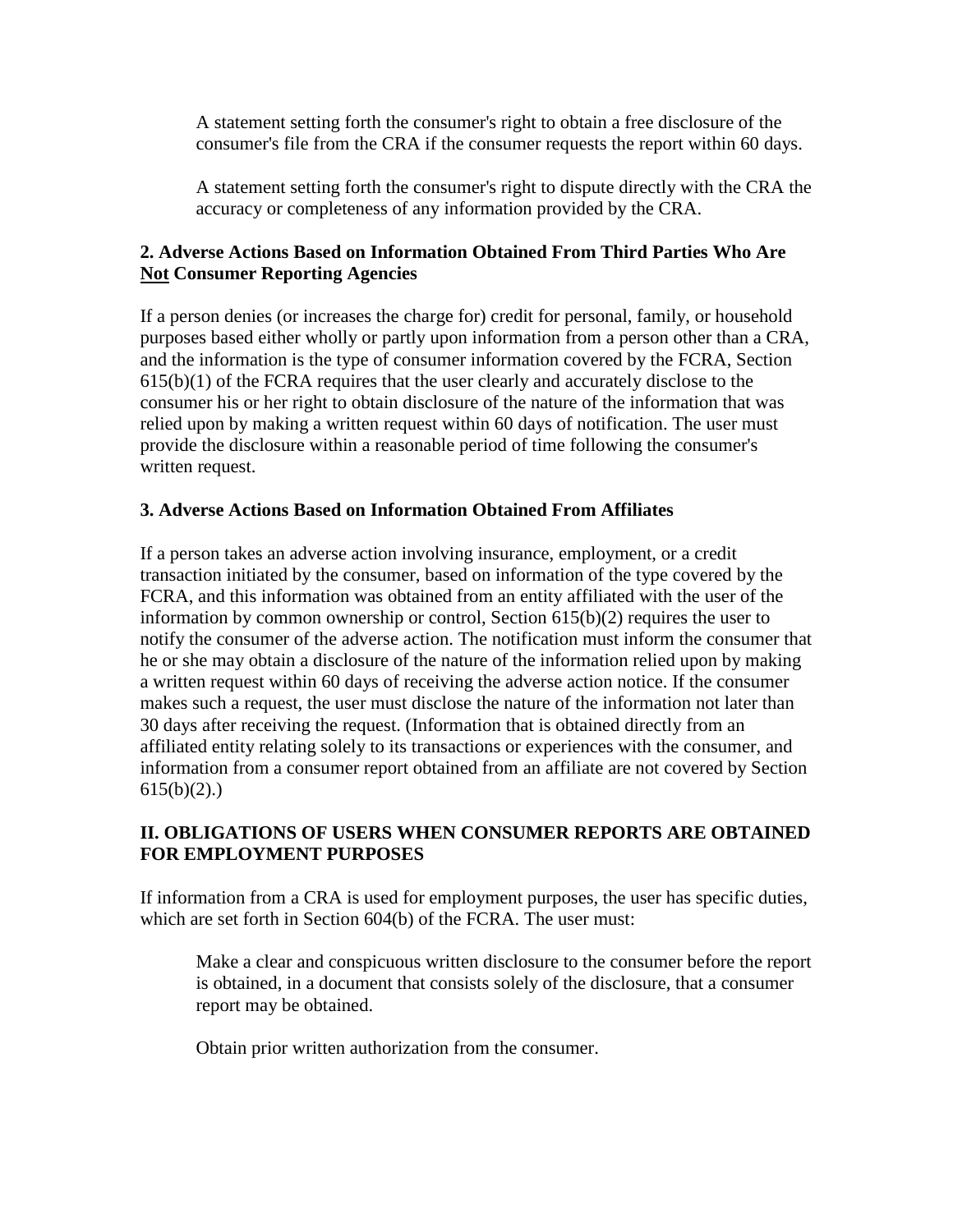Certify to the CRA that the above steps have been followed, that the information being obtained will not be used in violation of any federal or state equal opportunity law or regulation, and that, if any adverse action is to be taken based on the consumer report, a copy of the report and a summary of the consumer's rights will be provided to the consumer.

Before taking an adverse action, provide a copy of the report to the consumer as well as the summary of the consumer's rights. (The user should receive this summary from the CRA, because Section 604(b)(1)(B) of the FCRA requires CRAs to provide a copy of the summary with each consumer report obtained for employment purposes.)

#### **III. OBLIGATIONS OF USERS OF INVESTIGATIVE CONSUMER REPORTS**

Investigative consumer reports are a special type of consumer report in which information about a consumer's character, general reputation, personal characteristics, and mode of living is obtained through personal interviews. Consumers who are the subjects of such reports are given special rights under the FCRA. If a user intends to obtain an investigative consumer report, Section 606 of the FCRA requires the following:

The user must disclose to the consumer that an investigative consumer report may be obtained. This must be done in a written disclosure that is mailed, or otherwise delivered, to the consumer not later than three days after the date on which the report was first requested. The disclosure must include a statement informing the consumer of his or her right to request additional disclosures of the nature and scope of the investigation as described below, and must include the summary of consumer rights required by Section 609 of the FCRA. (The user should be able to obtain a copy of the notice of consumer rights from the CRA that provided the consumer report.)

The user must certify to the CRA that the disclosures set forth above have been made and that the user will make the disclosure described below.

Upon the written request of a consumer made within a reasonable period of time after the disclosures required above, the user must make a complete disclosure of the nature and scope of the investigation that was requested. This must be made in a written statement that is mailed, or otherwise delivered, to the consumer no later than five days after the date on which the request was received from the consumer or the report was first requested, whichever is later in time.

#### **IV. OBLIGATIONS OF USERS OF CONSUMER REPORTS CONTAINING MEDICAL INFORMATION**

Section 604(g) of the FCRA prohibits consumer reporting agencies from providing consumer reports that contain medical information for employment purposes, or in connection with credit or insurance transactions, without the specific prior consent of the consumer who is the subject of the report. In the case of medical information being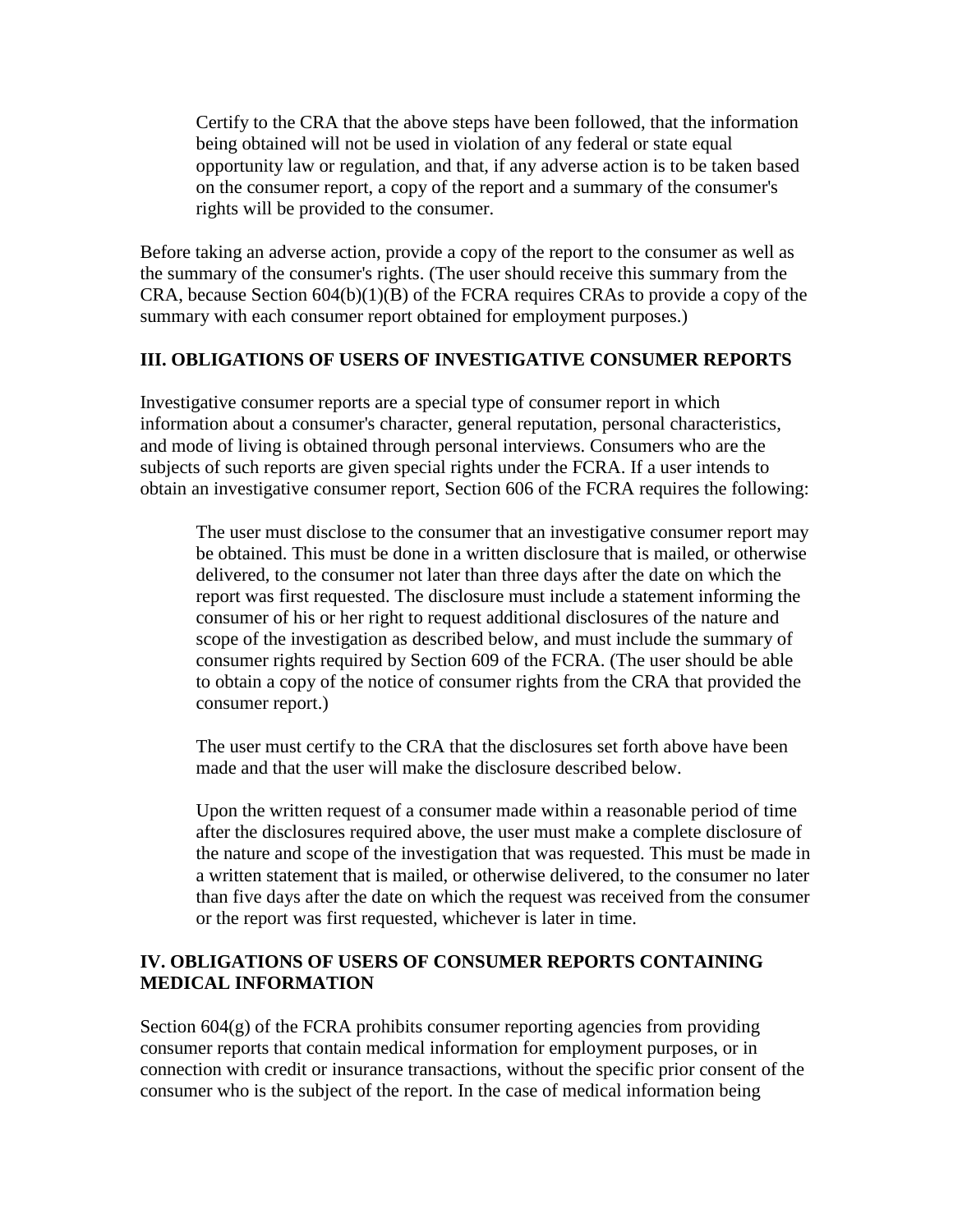sought for employment purposes, the consumer must explicitly consent to the release of the medical information in addition to authorizing the obtaining of a consumer report generally.

## **V. OBLIGATIONS OF USERS OF "PRESCREENED" LISTS**

The FCRA permits creditors and insurers to obtain limited consumer report information for use in connection with unsolicited offers of credit or insurance under certain circumstances. *Sections 603(l), 604(c), 604(e), and 615(d)* This practice is known as "prescreening" and typically involves obtaining a list of consumers from a CRA who meet certain preestablished criteria. If any person intends to use prescreened lists, that person must (1) before the offer is made, establish the criteria that will be relied upon to make the offer and to grant credit or insurance, and (2) maintain such criteria on file for a three-year period beginning on the date on which the offer is made to each consumer. In addition, any user must provide with each written solicitation a clear and conspicuous statement that:

Information contained in a consumer's CRA file was used in connection with the transaction.

The consumer received the offer because he or she satisfied the criteria for credit worthiness or insurability used to screen for the offer.

Credit or insurance may not be extended if, after the consumer responds, it is determined that the consumer does not meet the criteria used for screening or any applicable criteria bearing on credit worthiness or insurability, or the consumer does not furnish required collateral.

The consumer may prohibit the use of information in his or her file in connection with future prescreened offers of credit or insurance by contacting the notification system established by the CRA that provided the report. This statement must include the address and toll-free telephone number of the appropriate notification system.

#### **VI. OBLIGATIONS OF RESELLERS**

Section 607(e) of the FCRA requires any person who obtains a consumer report for resale to take the following steps:

Disclose the identity of the end-user to the source CRA.

Identify to the source CRA each permissible purpose for which the report will be furnished to the end-user.

Establish and follow reasonable procedures to ensure that reports are resold only for permissible purposes, including procedures to obtain: